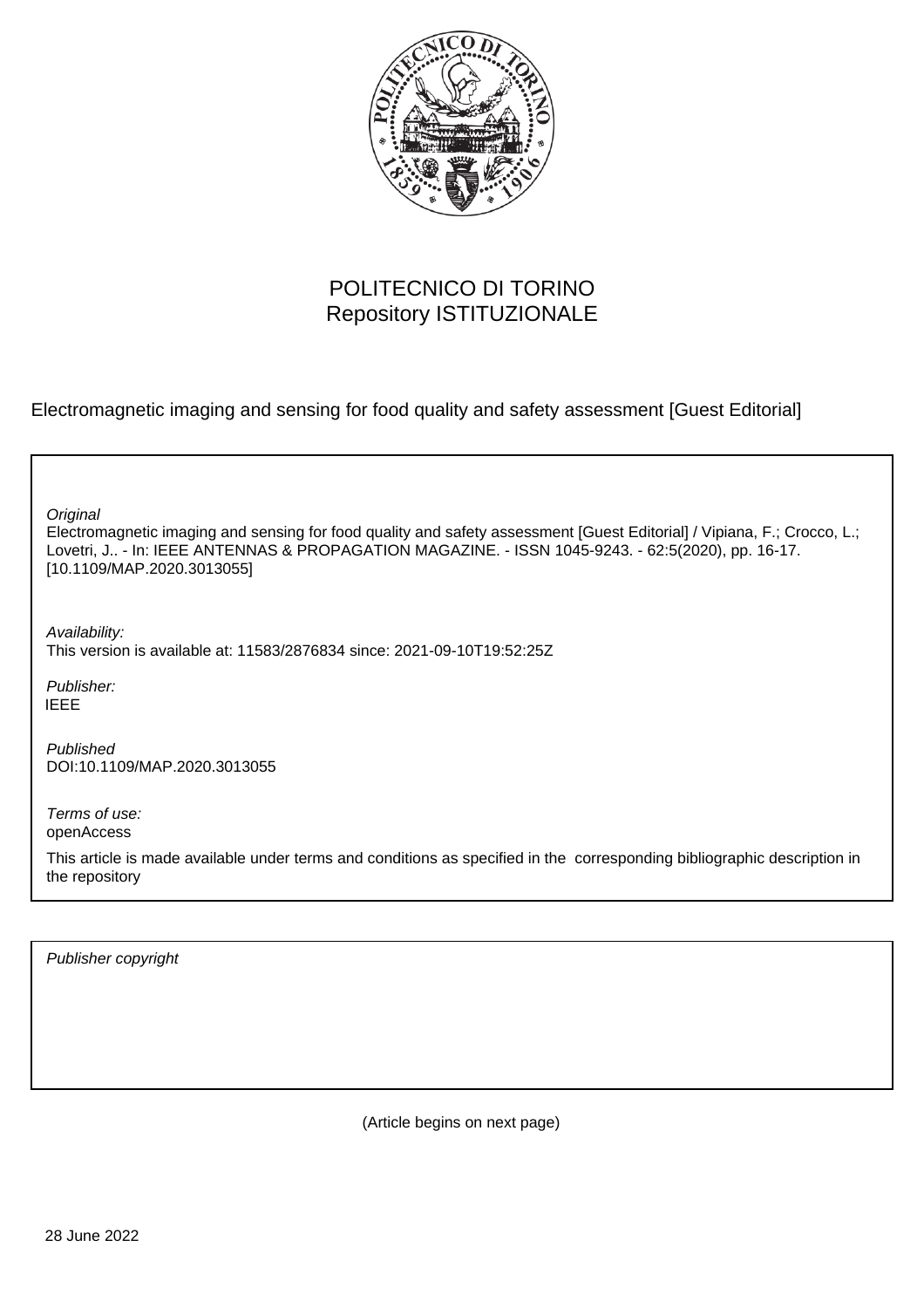





Francesca Vipiana Lorenzo Crocco Joe LoVetri

## Electromagnetic Imaging and Sensing for Food Quality and Safety Assessment

Insuring food quality and safety has<br>broad-reaching health and economic impacts. In the broadest sense, nsuring food quality and safety has broad-reaching health and economfood safety refers not only to whether the food we eat is safe for consumption but also to the safeguarding of the worldwide supply chain, from the source of the food to when it reaches our table. This includes safeguarding stored and packaged food items from spoilage and foodborne illnesses. According to the Food and Agriculture Organization, unsafe food is a threat to human health and economies globally because of the approximately 600 million annual cases of foodborne illnesses (http://www.fao .org/food-safety/background/en/). Spoilage of stored and packaged food also has a large economic impact. Therefore, ensuring food safety is a public health priority that has to be synergistically addressed by policy makers and manufacturers as well as by the scientific community tasked with developing new technological solutions to improve food safety and protect public health.

In particular, research into the development of suitable sensors and control devices, coupled with smart algorithms, for the monitoring of food to enhance safety management along the entire

According to the Food and Agriculture Organization, unsafe food is a threat to human health and economies globally because of the approximately 600 million annual cases of foodborne illnesses.

food chain will play a major role in the forthcoming years. On the other hand, as stakeholders in food safety know, there is no "silver bullet" technology: Attention must be focused on combining multiple sensing and imaging technologies to cope with such a complex problem and minimize or eliminate the overall risk of foodborne illnesses and incidents.

In this framework, electromagnetic (EM) sensing and imaging technologies can bring significant contributions to improve the detection of contaminants and food adulterations as well as monitoring food quality indices. The physical basis for EM sensing applications in this field relies on a twofold concept. First, most of the characteristics of food depend on water content, which ultimately affects its quality and of course has an impact on the EM properties of food. In addition, the EM properties of (biological and nonbiological) contaminants are usually different from those of unaltered food. Second, EM waves provide a noninvasive, possibly contactless tool for sensing the changes occurring in the surrounding environment as well as enabling remote access of such a piece of information. In doing so, EM technologies

can complement with other technologies (e.g., X-ray or infrared) for monitoring chemical-based sensing platforms, building up hybrid approaches that can provide a silver lining for the food safety industry.

The goal of this special issue is to present to the antennas and propagation community some of the emerging research activities on the application of EM-based technologies in such a societally relevant topic. Six contributions are gathered in this issue, addressing food industry applications as different as sensing food quality and food spoilage indicators and monitoring food items to detect contaminants. From a technological point of view, the presented contributions cover the two main applications of EM sensing to food, that is, imaging for monitoring purposes and sensing

*Digital Object Identifier 10.1109/MAP.2020.3013055 Date of current version: 6 October 2020*